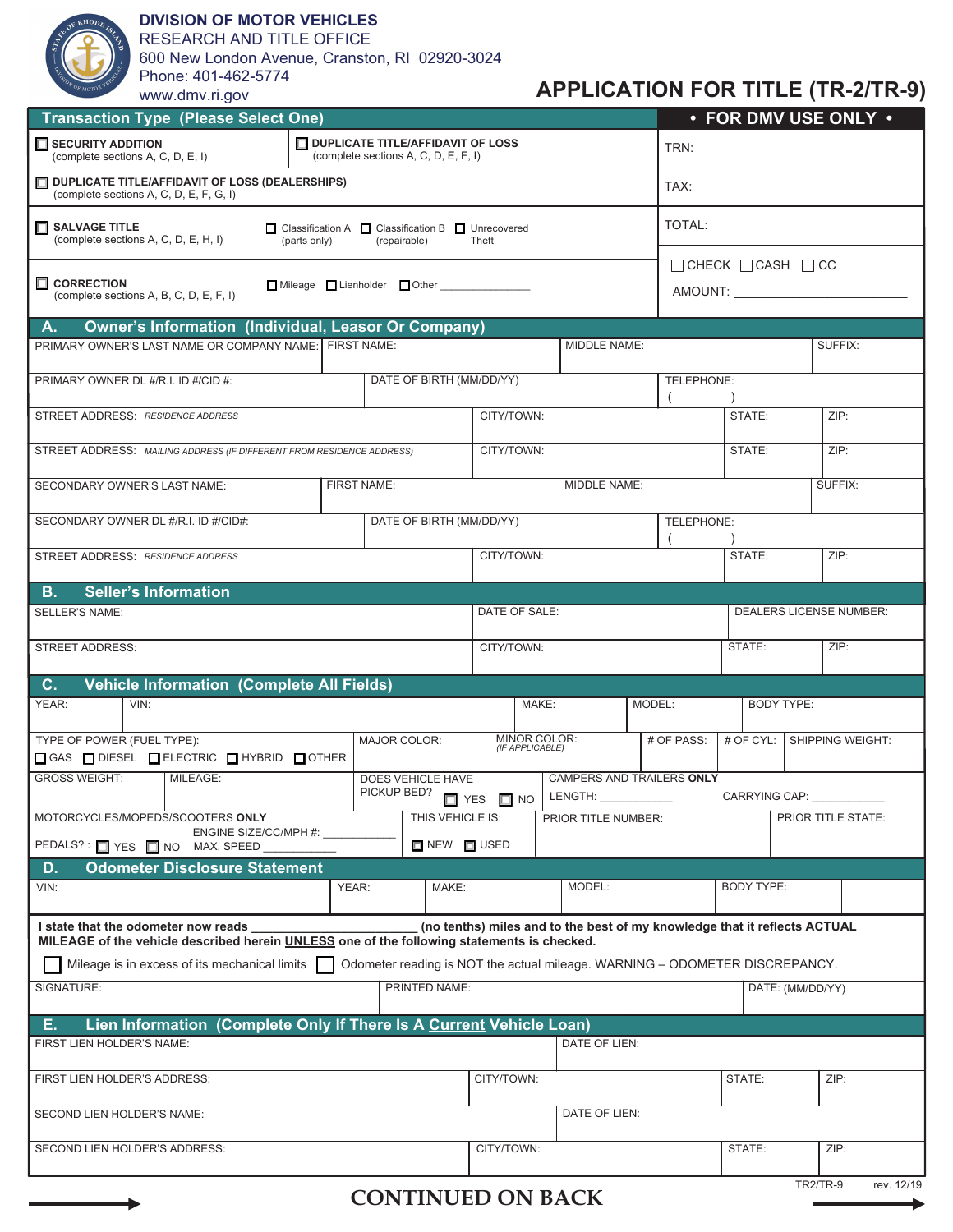| F.<br><b>Duplicate Title/Affidavit Of Loss</b>                                                                                                                                                                                                                                                                                                                                                                                                                                                                                                                                                                                                                                                                                                                                                                                                                                                                                                                                                                                                                                                                                                                                                                                                                                    |               |                               |                                   |                                                                                                                                          |                          |                                              |                  |  |  |
|-----------------------------------------------------------------------------------------------------------------------------------------------------------------------------------------------------------------------------------------------------------------------------------------------------------------------------------------------------------------------------------------------------------------------------------------------------------------------------------------------------------------------------------------------------------------------------------------------------------------------------------------------------------------------------------------------------------------------------------------------------------------------------------------------------------------------------------------------------------------------------------------------------------------------------------------------------------------------------------------------------------------------------------------------------------------------------------------------------------------------------------------------------------------------------------------------------------------------------------------------------------------------------------|---------------|-------------------------------|-----------------------------------|------------------------------------------------------------------------------------------------------------------------------------------|--------------------------|----------------------------------------------|------------------|--|--|
| I hereby certify that the original certificate of title to the motor vehicle described herein has become:                                                                                                                                                                                                                                                                                                                                                                                                                                                                                                                                                                                                                                                                                                                                                                                                                                                                                                                                                                                                                                                                                                                                                                         |               |                               |                                   |                                                                                                                                          |                          |                                              |                  |  |  |
| $\Box$ STOLEN<br>DESTROYED<br>LOST<br><b>ILLEGIBLE/MUTILATED</b><br>(Please Check One)                                                                                                                                                                                                                                                                                                                                                                                                                                                                                                                                                                                                                                                                                                                                                                                                                                                                                                                                                                                                                                                                                                                                                                                            |               |                               |                                   |                                                                                                                                          |                          |                                              |                  |  |  |
| NOTE: IF THE ABOVEMENTIONED VEHICLE HAS EVER HAD A LOAN, REGARDLESS IF THE LOAN HAS BEEN SATISFIED, YOU MUST OBTAIN AN<br>ORIGINAL RELEASE OF LIEN' FROM YOUR FINANCIAL INSTITUTION BEFORE SUBMITTING YOUR REQUEST FOR A DUPLICATE TITLE.                                                                                                                                                                                                                                                                                                                                                                                                                                                                                                                                                                                                                                                                                                                                                                                                                                                                                                                                                                                                                                         |               |                               |                                   |                                                                                                                                          |                          |                                              |                  |  |  |
| NOTE: Any illegible/mutilated certificate must accompany this form with an explanation of the circumstances.                                                                                                                                                                                                                                                                                                                                                                                                                                                                                                                                                                                                                                                                                                                                                                                                                                                                                                                                                                                                                                                                                                                                                                      |               |                               |                                   |                                                                                                                                          |                          |                                              |                  |  |  |
| NOTE: A duplicate certificate may be subject to the rights of a person under the original certificate.                                                                                                                                                                                                                                                                                                                                                                                                                                                                                                                                                                                                                                                                                                                                                                                                                                                                                                                                                                                                                                                                                                                                                                            |               |                               |                                   |                                                                                                                                          |                          |                                              |                  |  |  |
| 1. Only the owner(s) or lien holder listed on the original certificate of title may apply for a duplicate title. If original title listed more than one owner, all owners<br>listed must sign the duplicate title application.<br>2. If the original title listed a lien holder and the loan has been paid, a "Release of Lien" must be submitted with the application for duplicate title. Lien Releases<br>must have original signatures. Faxed or photocopies will not be accepted. Loan contracts stamped paid are not accepted as a release of lien.<br>3. All duplicate titles are mailed to either the lien holder (if current lien exist) or to the owner.<br>4. Automobile dealerships must not use their address or any address other than the owner's on the application for a duplicate.<br>5. Owner(s) signatures must be notarized. If original title listed more than one owner, all owners listed must sign duplicate title application.<br>6. Notary public must sign and print name. If either is omitted, the application will not be accepted.<br>7. Duplicate titles can only be applied for at the Division of Motor Vehicles, Research Section, 600 New London Avenue, Cranston, RI 02920.                                                                 |               |                               |                                   |                                                                                                                                          |                          |                                              |                  |  |  |
| Duplicate Title/Affidavit Of Loss (Dealership Only, DO NOT USE If Not A Dealer)<br>G.                                                                                                                                                                                                                                                                                                                                                                                                                                                                                                                                                                                                                                                                                                                                                                                                                                                                                                                                                                                                                                                                                                                                                                                             |               |                               |                                   |                                                                                                                                          |                          |                                              |                  |  |  |
| CHECK HERE IF THE TITLE IS TO BE MAILED TO A DEALER. IF SO, PLEASE COMPLETE THE DEALER RECEIPT AFFIDAVIT<br>(check this box only if you are applying for a duplicate title which will ONLY be mailed to a dealer and not to a private residence)                                                                                                                                                                                                                                                                                                                                                                                                                                                                                                                                                                                                                                                                                                                                                                                                                                                                                                                                                                                                                                  |               |                               |                                   |                                                                                                                                          |                          |                                              |                  |  |  |
|                                                                                                                                                                                                                                                                                                                                                                                                                                                                                                                                                                                                                                                                                                                                                                                                                                                                                                                                                                                                                                                                                                                                                                                                                                                                                   |               |                               | <b>DEALER RECIPIENT AFFIDAVIT</b> |                                                                                                                                          |                          |                                              |                  |  |  |
| I/we, the undersigned, hereby affirm that the vehicle described on the face of this application has been sold or traded to the dealership listed below and that it is<br>understood that the duplicate title being requested will be mailed to this dealership. I/we affirm that there is not an outstanding lien on this vehicle.                                                                                                                                                                                                                                                                                                                                                                                                                                                                                                                                                                                                                                                                                                                                                                                                                                                                                                                                                |               |                               |                                   |                                                                                                                                          |                          |                                              |                  |  |  |
| This form does NOT constitute Power of Attorney or Assignment.<br>NOTE:                                                                                                                                                                                                                                                                                                                                                                                                                                                                                                                                                                                                                                                                                                                                                                                                                                                                                                                                                                                                                                                                                                                                                                                                           |               |                               |                                   |                                                                                                                                          |                          |                                              |                  |  |  |
| <b>DEALERSHIP NAME:</b>                                                                                                                                                                                                                                                                                                                                                                                                                                                                                                                                                                                                                                                                                                                                                                                                                                                                                                                                                                                                                                                                                                                                                                                                                                                           |               |                               | DEALER'S LICENSE #:               |                                                                                                                                          | DATE: (MM/DD/YY)         |                                              |                  |  |  |
| <b>DEALERSHIP ADDRESS:</b>                                                                                                                                                                                                                                                                                                                                                                                                                                                                                                                                                                                                                                                                                                                                                                                                                                                                                                                                                                                                                                                                                                                                                                                                                                                        |               |                               | CITY/TOWN:                        |                                                                                                                                          |                          | STATE:                                       |                  |  |  |
| SIGNATURE OF REGISTERED OWNER:                                                                                                                                                                                                                                                                                                                                                                                                                                                                                                                                                                                                                                                                                                                                                                                                                                                                                                                                                                                                                                                                                                                                                                                                                                                    |               |                               |                                   | PRINTED NAME OF OWNER:                                                                                                                   |                          |                                              |                  |  |  |
| SIGNATURE OF SECOND OWNER:                                                                                                                                                                                                                                                                                                                                                                                                                                                                                                                                                                                                                                                                                                                                                                                                                                                                                                                                                                                                                                                                                                                                                                                                                                                        |               | PRINTED NAME OF SECOND OWNER: |                                   |                                                                                                                                          | ZIP:<br>DATE: (MM/DD/YY) |                                              |                  |  |  |
| NOTARY PUBLIC SIGNATURE:                                                                                                                                                                                                                                                                                                                                                                                                                                                                                                                                                                                                                                                                                                                                                                                                                                                                                                                                                                                                                                                                                                                                                                                                                                                          |               |                               |                                   | NOTARY PRINTED NAME:                                                                                                                     |                          |                                              | DATE: (MM/DD/YY) |  |  |
| COMMISSION EXPIRATION DATE (MANDATORY):                                                                                                                                                                                                                                                                                                                                                                                                                                                                                                                                                                                                                                                                                                                                                                                                                                                                                                                                                                                                                                                                                                                                                                                                                                           |               |                               |                                   | ** Self-addressed envelopes from dealership are required as well as a valid copy of the registered owner(s)<br>driver's license photo ** |                          |                                              |                  |  |  |
| <b>Salvage Title Important Information</b><br>н.                                                                                                                                                                                                                                                                                                                                                                                                                                                                                                                                                                                                                                                                                                                                                                                                                                                                                                                                                                                                                                                                                                                                                                                                                                  |               |                               |                                   |                                                                                                                                          |                          |                                              |                  |  |  |
| Pursuant to the Rhode Island Salvage Law (RIGL § 31-46), you are required to apply for a salvage certificate of title for a vehicle within twenty (20) days.<br>"Any person, firm or corporation who violates any of the provisions of this chapter shall be guilty of a felony and shall be punished by imprisonment for not more<br>than five (5) years or a fine of not more than five-thousand dollars (\$5,000) or both." If you have retained ownership and possession of a vehicle originally<br>deemed a total loss by an insurance company, the following documents and fees must be submitted when the OWNER of the vehicle is applying for a Rhode<br>Island Salvage Certificate.<br>1. Salvage application shall be completed by the owner who is listed on the face of the existing Rhode Island title certificate.<br>2. Existing Rhode Island title is in owner's name.<br>3. A letter from the insurance company stating that the vehicle is a total loss and the owner is retaining the vehicle AND indicating Class A (parts only) or Class<br>B (repairable) classification.<br>4. Written estimate/appraisal of the damage from the insurance company.<br>5. If you need further information, you may call the Research Section of the DMV at (401) 462-5774. |               |                               |                                   |                                                                                                                                          |                          |                                              |                  |  |  |
| <b>Signature</b><br>L.                                                                                                                                                                                                                                                                                                                                                                                                                                                                                                                                                                                                                                                                                                                                                                                                                                                                                                                                                                                                                                                                                                                                                                                                                                                            |               |                               |                                   |                                                                                                                                          |                          |                                              |                  |  |  |
| I, the undersigned, declare under penalty of perjury, that no other liens exist against this vehicle other than the described above, and that all statements made on this                                                                                                                                                                                                                                                                                                                                                                                                                                                                                                                                                                                                                                                                                                                                                                                                                                                                                                                                                                                                                                                                                                         |               |                               |                                   |                                                                                                                                          |                          |                                              |                  |  |  |
| application are true and complete to the best of their knowledge and belief.<br>Personal information contained in your motor vehicle record will be disclosed only if the State has obtained the express consent of the person to whom such personal<br>information pertains.                                                                                                                                                                                                                                                                                                                                                                                                                                                                                                                                                                                                                                                                                                                                                                                                                                                                                                                                                                                                     |               |                               |                                   |                                                                                                                                          |                          |                                              |                  |  |  |
| DO YOU CONSENT TO SUCH A DISCLOSURE? □ YES □ NO                                                                                                                                                                                                                                                                                                                                                                                                                                                                                                                                                                                                                                                                                                                                                                                                                                                                                                                                                                                                                                                                                                                                                                                                                                   |               |                               |                                   |                                                                                                                                          |                          |                                              |                  |  |  |
| <b>OWNER'S SIGNATURE:</b>                                                                                                                                                                                                                                                                                                                                                                                                                                                                                                                                                                                                                                                                                                                                                                                                                                                                                                                                                                                                                                                                                                                                                                                                                                                         |               |                               |                                   | DATE: (MM/DD/YY)                                                                                                                         |                          |                                              |                  |  |  |
| SECOND OWNER'S SIGNATURE:                                                                                                                                                                                                                                                                                                                                                                                                                                                                                                                                                                                                                                                                                                                                                                                                                                                                                                                                                                                                                                                                                                                                                                                                                                                         |               |                               |                                   | IF CORPORATION, TITLE OR POSITION:                                                                                                       |                          |                                              |                  |  |  |
| NOTARY PUBLIC SIGNATURE:                                                                                                                                                                                                                                                                                                                                                                                                                                                                                                                                                                                                                                                                                                                                                                                                                                                                                                                                                                                                                                                                                                                                                                                                                                                          |               | NOTARY PRINTED NAME:          |                                   |                                                                                                                                          | DATE: (MM/DD/YY)         |                                              |                  |  |  |
| COMMISSION EXPIRATION DATE (MANDATORY):                                                                                                                                                                                                                                                                                                                                                                                                                                                                                                                                                                                                                                                                                                                                                                                                                                                                                                                                                                                                                                                                                                                                                                                                                                           |               |                               |                                   |                                                                                                                                          |                          |                                              |                  |  |  |
| <b>Name Of Person Submitting Documents</b><br>J.                                                                                                                                                                                                                                                                                                                                                                                                                                                                                                                                                                                                                                                                                                                                                                                                                                                                                                                                                                                                                                                                                                                                                                                                                                  |               |                               |                                   |                                                                                                                                          |                          |                                              |                  |  |  |
| SIGNATURE:                                                                                                                                                                                                                                                                                                                                                                                                                                                                                                                                                                                                                                                                                                                                                                                                                                                                                                                                                                                                                                                                                                                                                                                                                                                                        | PRINTED NAME: |                               | <b>AGENT OF:</b>                  |                                                                                                                                          |                          | LICENSE # & STATE / PASSPORT # / PHOTO ID #: |                  |  |  |